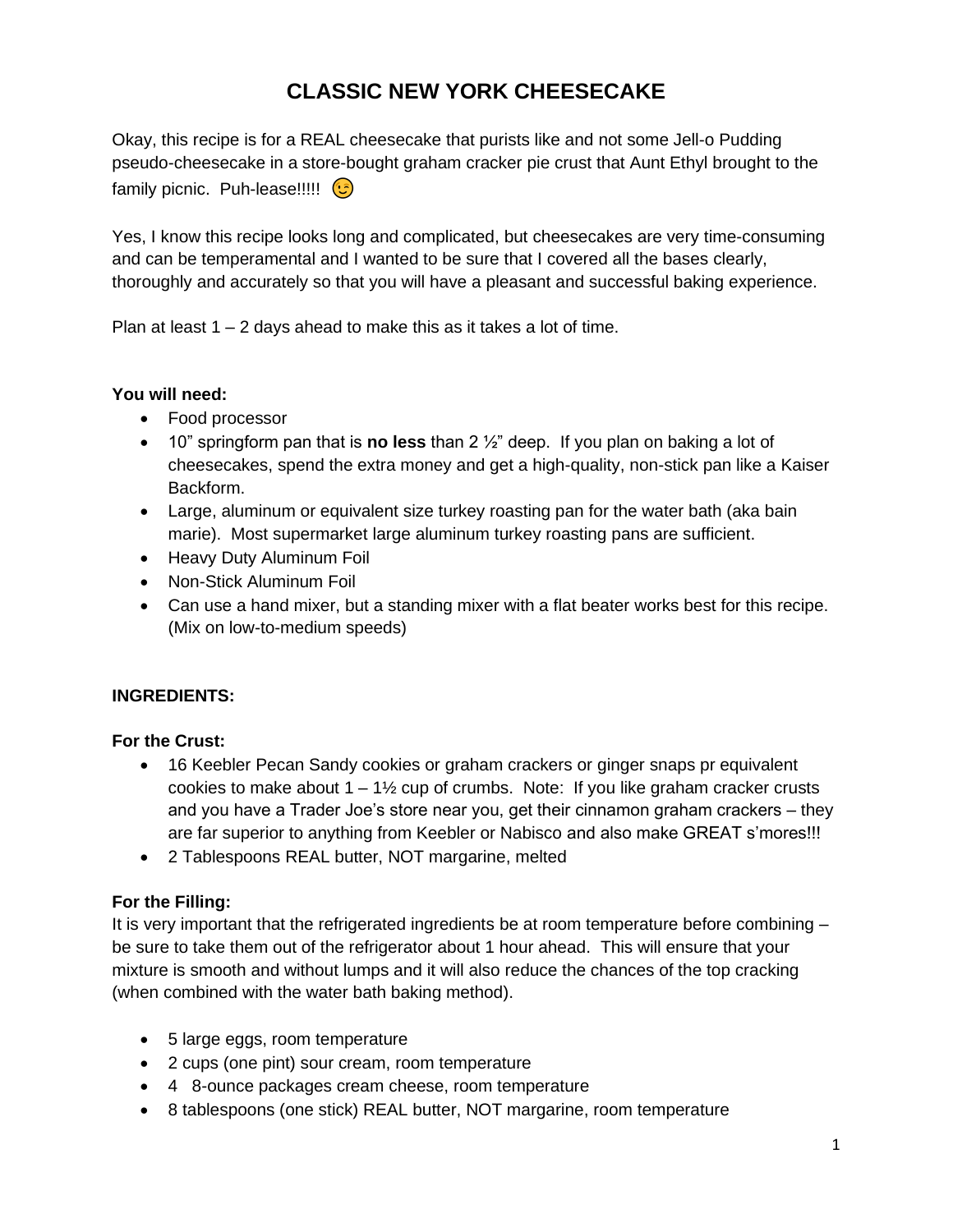- 1 1/2 cups sugar (very fine Baker's Sugar works best, but regular table sugar is okay)
- 2 tablespoons cornstarch
- 1 1/2 teaspoons vanilla extract
- 1 teaspoon lemon juice
- OPTIONAL: 1 teaspoon grated lemon zest

#### **DIRECTIONS:**

Okay, before you start, be sure that the rack is installed in the oven correctly, meaning that the rack is inserted in the oven so that the rack hooks (on the back of the rack) are properly positioned so that when you pull the rack out half way and place something on it, the rack catches on the oven wall edges/ledges and won't tilt/fall down potentially creating a huge mess and possibly spilling hot food or liquids on someone – believe me, having the rack improperly installed is a common mistake and very dangerous!

1. Position the baking rack in the center of the oven and preheat the oven to 300 degrees.

2. Wrap a double layer of heavy-duty aluminum foil tightly around the outside bottom and sides, of the springform pan crimping and pleating the foil to make it conform to the pan – it doesn't have to look neat or perfect, just make sure it covers at least from the bottom to **slightly above the top** of the pan. This will help to prevent water seeping into the pan when you put it into the water bath. I emphasize keeping the foil slightly above the top of the pan because the water in the water bath will expand during baking and if you have filled it slightly over halfway up the sides of the springform pan, the water may seep over the top edge of the foil/pan if it isn't high enough. If it does seep in, I have a fix for it below.

#### **For the Crust:**

- 1. Grind cookies up into fine crumbs a food processor and place in a medium-sized bowl.
- 2. Pour melted butter over crumbs and mix with fork until combined.
- 3. Generously butter the bottom of the springform pan or use Pam. (See TIPS section below.)
- 4. Press the crumbs evenly along the bottom you just want a thin layer about  $\frac{1}{4}$ " thick or less. Avoid the urge to make a thick crust that a lot of people prefer, including myself, as this recipe barely fits into the pan as it is.
- 5. Bake for 8-10 minutes until slightly brown.
- 6. Remove from the oven and set aside to cool.

During this process, scrape down the sides with a spatula and continue blending, as needed. If using a stand mixer, also clean off the flat beater or whisk as needed.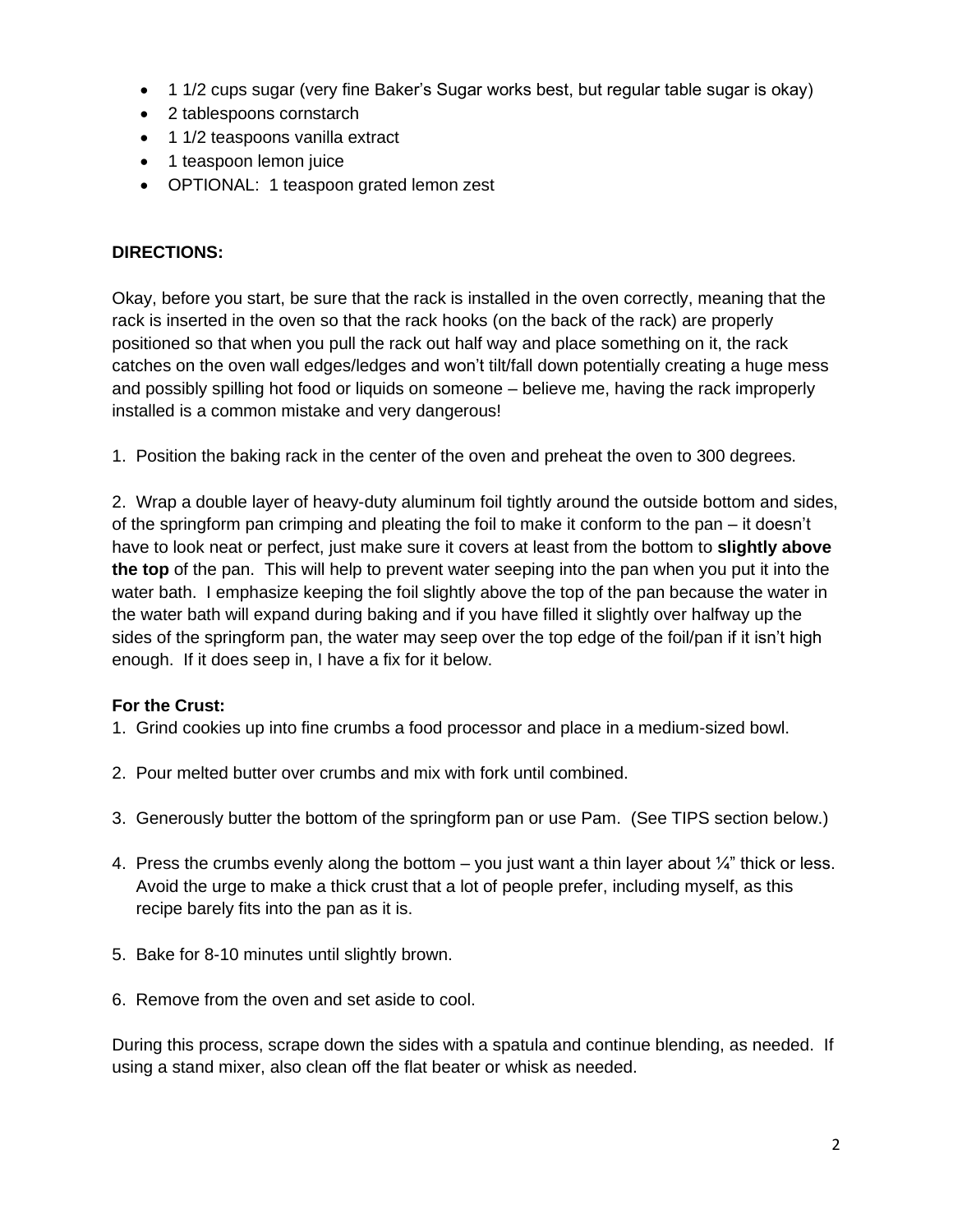- 1. In a large mixing bowl, using an electric mixer, beat the eggs with the sour cream until well blended.
- 2. In a medium-sized bowl, beat the cream cheese with the butter until smooth and creamy.
- 3. Add the cream cheese & butter mixture to the egg & sour cream mixture and beat until smooth.
- 4. Add the sugar, cornstarch, vanilla, lemon juice and lemon zest and beat thoroughly, about 2 minutes.
- 5. Take a small slice of butter and butter the inside edges of the pan taking care not to dislodge the crust.
- 6. Slowly and carefully pour mixture into the aluminum foil wrapped, springform pan with crust, taking care not to dislodge the crust.

#### **Baking:**

- 1. Prepare a large cup(s), tea kettle, pitcher, etc., with very hot tap water and set aside.
- 2. Gently place the foil-wrapped springform pan with crust and cream cheese mixture into the turkey roasting pan.
- 3. Pull the rack out slightly and place the turkey roasting pan with cheesecake onto the rack. Take your hot tap water and fill the roasting pan with water until it reaches about halfway up the sides of the springform pan.
- 4. Gently push the rack all the way back into the oven and close the oven door.
- 5. Bake for 2 hours 15 minutes. At about 1 hour 45 minutes, check it to see if the top is browning too much. If so, take a piece of non-stick aluminum foil and "tent" it over the pan to prevent burning. You should **not** need to add additional time to baking because of this.
- 6. At the end of the baking time, the top should be golden brown–to-brown and a knife or bamboo skewer inserted in the center should come out mostly clean. If it is still a little wet or damp, that is okay.
- 7. When baking is done, turn the oven off and leave the oven door open for a few minutes to allow the heat to escape.
- 8. With oven-safe handwear, carefully remove tented non-stick aluminum foil so as not to dislodge the top crust or drip water onto the top of the crust. "Non-stick" foil sometimes isn't as quite "non-stick" as it should be.